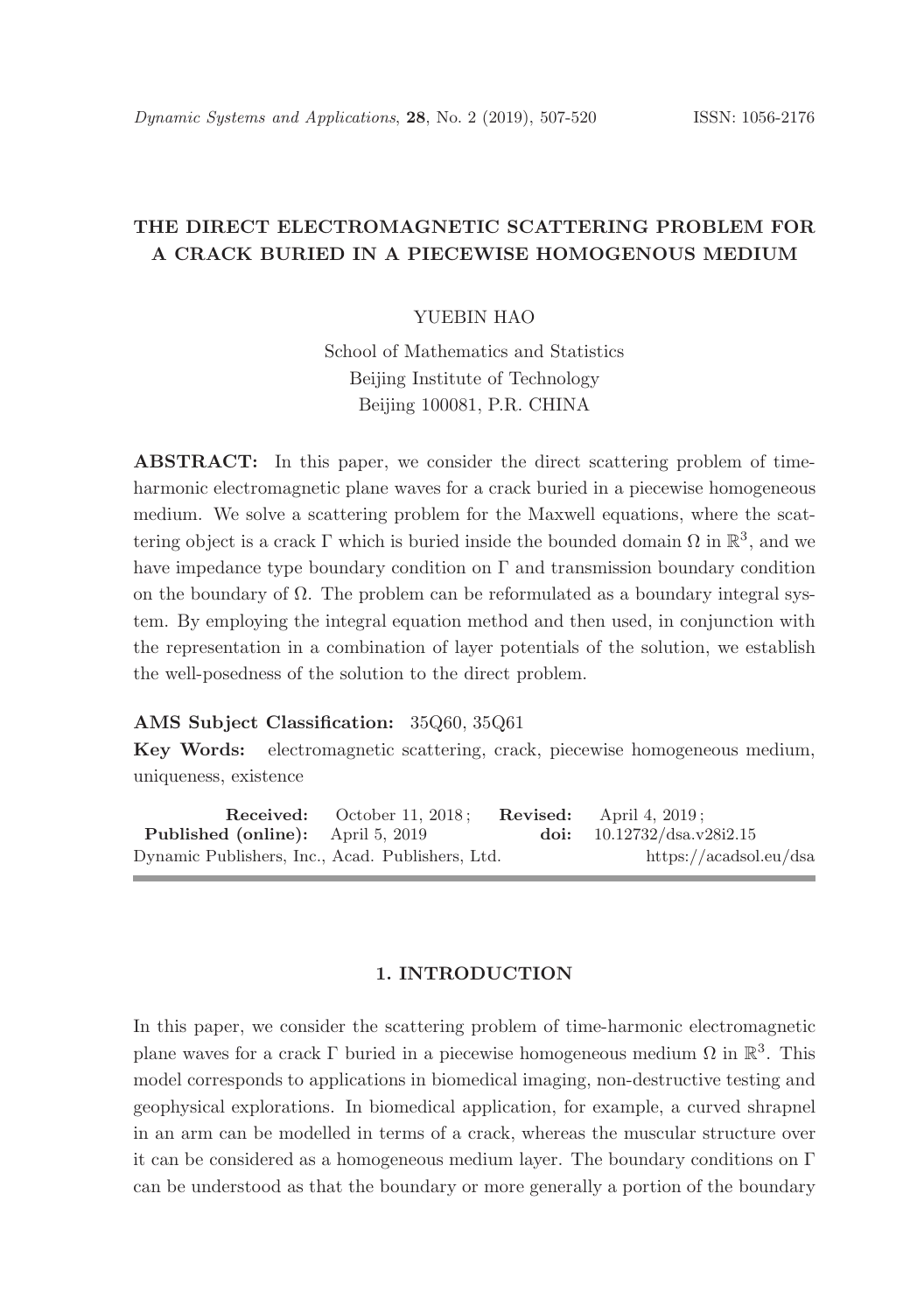is coated with an unknown material with surface impedance  $\lambda$  in order to avoid detection.

Assume that  $\Omega$  is a bounded and closed subset of  $\mathbb{R}^3$  with  $C^2$  boundary  $\partial\Omega$  (we denote it by  $S_0$ , i.e.,  $\partial\Omega = S_0$ ). Let  $\Omega_0$  to denote the exterior region of  $\Omega$ , that is  $\Omega_0 = \mathbb{R}^3 \setminus \overline{\Omega}$ . We suppose that the surface patch (or crack)  $\Gamma$  is buried inside  $\Omega$ . In this paper, we also assume that the surface  $\Gamma$  can be extended to an arbitrary piecewise smooth, simply connected, closed surface  $\partial\Omega_2$  (for simplicity, we denote it by  $S_1$ ), enclosing a bounded domain  $\Omega_2$  such that  $\Omega_2$  is completely buried in the domain  $\Omega$ . The normal vector  $\nu$  on  $\Gamma$  coincides with the normal vector on  $S_1$  that we again denote by  $\nu$ , and  $\nu$  is defined almost everywhere on Γ (except a finite number of points on Γ). We used  $\Omega_1$  to define the domain  $\Omega \setminus \overline{\Omega}_2$ . The electromagnetic properties of the homogeneous medium in  $\Omega_0$  are described by space-independent electric permittivity  $\epsilon_0 > 0$ , magnetic permeability  $\mu_0 > 0$  and vanishing electric conductivity  $\sigma_0 = 0$ . The electromagnetic properties of the homogeneous medium in  $\Omega$  are determined by space-independent electric permittivity  $\epsilon_1 > 0$ , magnetic permeability  $\mu_1 > 0$  and electric conductivity  $\sigma_1 \geq 0$ .

We now give a brief description of the direct and inverse scattering problems.

The propagation of a time-harmonic electromagnetic wave (with the time variation of the form  $e^{-i\omega t}$ , where  $\omega > 0$  is the fixed frequency) in a piecewise homogeneous, is modelled by the time-harmonic Maxwell equations:

$$
\text{curl}E - \text{i}k_0 H = 0, \qquad \text{curl}H + \text{i}k_0 E = 0 \quad \text{in} \quad \Omega_0,\tag{1}
$$

$$
\operatorname{curl} F - i k_1 G = 0, \qquad \operatorname{curl} G + i k_1 F = 0 \quad \text{in} \quad \Omega \setminus \overline{\Gamma}, \tag{2}
$$

where  $k_j$  is the wave number in the corresponding region ( $\Omega_0$  or  $\Omega$ ) and satisfies the relation  $k_j^2 = (\epsilon_j + i\sigma_j/\omega)\mu_j w^2$  with  $\text{Re}k_j > 0$ ,  $\text{Im}k_j \ge 0$   $(j = 0, 1)$ .

On the surface  $S_0$ , we have the transmission conditions

$$
\nu \times E = \lambda_E \nu \times F, \qquad \nu \times H = \lambda_H \nu \times G \quad \text{on} \quad S_0,
$$
 (3)

where  $\nu$  is the unit outward normal to the surface  $S_0$ . The constants  $\lambda_E$  and  $\lambda_H$  are given by  $\lambda_E = \sqrt{\epsilon_0/(\epsilon_1 + i \sigma_1/\omega)}$ ,  $\lambda_H = \sqrt{\mu_0/\mu_1}$ . On the surface  $S_0$ , the so-called transmission conditions (3) are imposed, which imply the continuity of the medium and equilibrium of the forces acting on it.

On the surface  $\Gamma$ , we have impedance type boundary conditions

$$
\nu \times F_+ = 0, \qquad \nu \times G_- = \frac{\lambda}{k_1} (\nu \times F_-) \times \nu \quad \text{on} \quad \Gamma,
$$
 (4)

with a negative impedance constant  $\lambda$ . Similarly,  $\nu$  is the unit outward normal to the surface Γ.  $F_+$ ,  $F_-$  denote the limit of F on the surface Γ from the exterior (interior) of Γ,  $G_{-}$  denotes the limit of G on the surface Γ from the interior of Γ. That is

$$
F_{\pm}(x) := \lim_{h \to 0^+} F(x \pm h\nu(x)),
$$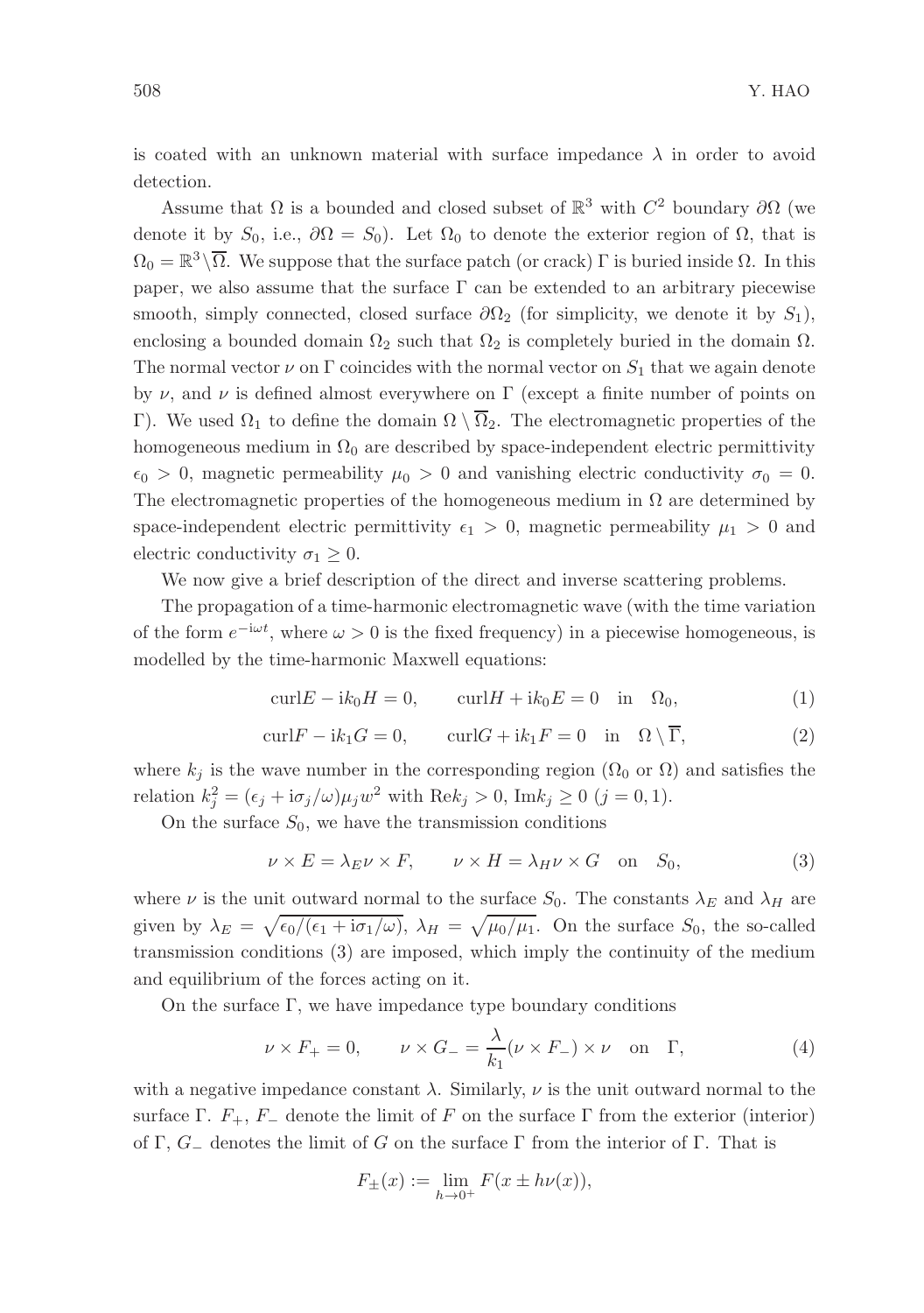$$
G_{-}(x) := \lim_{h \to 0^{+}} G(x - h\nu(x))
$$

for  $x \in \Gamma$ .

In the region  $\Omega_0$ , the total field E, H must satisfy (1), (3) and satisfy the Silver-Müller radiation condition

$$
\lim_{|x| \to \infty} (H \times x - |x|E) = 0 \tag{5}
$$

uniformly with respect to all directions.

In the next section, an integral equation method is employed to establish the well-posedness of the direct problem and consider a general mixed boundary value problem. The radiation condition (5) ensures uniqueness of solutions to the exterior boundary value problem and leads to an asymptotic behaviour of the form

$$
E(x) = \frac{e^{ik_0|x|}}{|x|} \left\{ E^{\infty}(\widehat{x}) + O\left(\frac{1}{|x|}\right) \right\}, \quad \text{as} \quad |x| \to \infty
$$

uniformly in all directions  $\hat{x} = x/|x|$ , where the vector field  $E^{\infty}$  is known as the electric far field pattern.

The inverse problem, we usually consider is, given the wave number  $k_j$  ( $j = 0, 1$ ), the constants  $\lambda_E$ ,  $\lambda_H$  and the electric far field pattern  $E^{\infty}(\hat{x}, d, q)$  for all observation direction  $\hat{x}$ , all incident directions d and all polarizations q, to determine the shape of the arc Γ, or the shape of  $\Omega$ , or both Γ and  $\Omega$ . As usual in most of the inverse problems, the first question to ask is the identifiability, i.e. whether an obstacle can be identified from knowledge of its far field pattern. Mathematically, the identifiability is the uniqueness issue which is of theoretical interest and is required in order to proceed to efficient numerical methods of solutions. However, studying an inverse problem always requires a solid knowledge of the corresponding direct problem. So in this paper we focus on direct scattering problem (1)-(5) in some Sobolev spaces, that is, to establish the existence and uniqueness of the solution by using the integral equation method.

In 1995, Kress (see [13]) considered the direct and inverse scattering problem for a perfectly conducting crack, and integral equation method was used to solve both the direct and the inverse problems for a sound-soft crack. The scattering problem in the unbounded domain is, thus, converted into a boundary integral equation. In 1997, Mönch (see  $[18]$ ) extended this approach to a Neumann crack (sound-hard crack). In 2000, Kirsch and Ritter (see [12]) developed a linear sampling method for the inverse scattering of time-harmonic plane waves by open arcs. They derived a characterization of the scatterer in terms of the spectral data of the scattering matrix analogously to the case of the scattering by bounded open domains. In the same year, Ammari, Bao, and Wood considered the scattering problem with cracks for Maxwell equations (see [2]). In that paper, integral representations of the solutions to the model problem in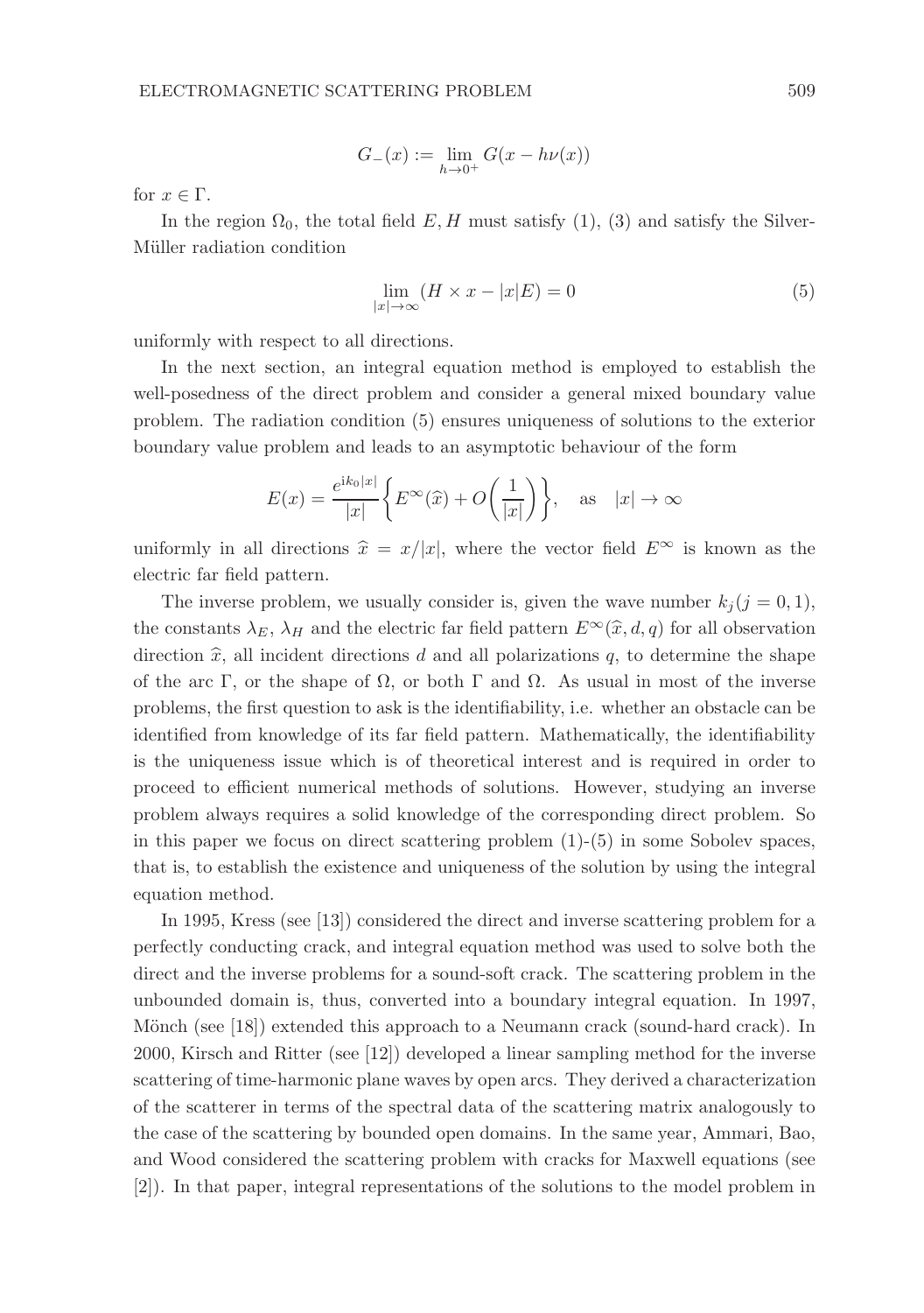both fundamental polarizations were derived and studied. Existence and uniqueness of the solutions for the integral equations were established. In 2003, Cakoni and Colton (see [3]) considered the inverse scattering problem of determining the shape of an infinite cylinder having an open arc as cross section. They assumed that the arc is a (possibly) partially coated perfect conductor and developed the linear sampling method. Extending to the impedance problem, Kuo-Ming Lee (see [16]) considered the direct and inverse scattering problem for an impedance crack in 2008. In 2009, Kress, Yaman, Yapar, and Akduman (see [14]) considered the scattering problem for an impedance cylinder buried in a dielectric cylinder, that is, an inpenetrable obstacle with impedance boundary condition buried in a homogeneous medium. They used a boundary integral equation approach for the corresponding direct and inverse problem. The boundary value problem for the Helmholtz equation is studied outside arcs (or slits) in a plane by Krutitskii (see [15]) in 2009, and the impedance boundary conditions are specified on the slits. In 2012, Yan and Ye (see [22]) considered the scattering of time-harmonic acoustic plane waves by a crack buried in a piecewise homogeneous medium. They solved a problem for the Helmholz equation and obtained the existence and uniqueness of the solution. For more related works, we refer to the monographs (see [4], [6], [7], [8], [11], [19], [20], [21]) and the reference therein.

As far as we all know, our result in this article is the first uniqueness result about the electromagnetic scattering problem by a crack buried in a piecewise homogeneous medium. We suppose that the scatterer is a surface patch  $\Gamma$  which is buried in a piecewise homogeneous medium. In other words, the interface  $S_0$  is penetrable, and the surface  $\Gamma$  is buried in the domain  $\Omega$ . For more knowledge of electromagnetic scattering problem, we can refer to the monographs (see  $[1]$ ,  $[5]$ ,  $[9]$ ,  $[10]$ ,  $[17]$ ) and the reference therein. The aim of the present paper is to obtain the existence and uniqueness of the solution to problem (1)-(5) in some Sobolev spaces.

The outline of the paper is as follows. In Section 2, we will introduce the direct scattering problem, establish uniqueness to the problem. In Section 3, we will show the main results on the existence and uniqueness of the solution to the boundary integral system by using the integral equation method.

## 2. UNIQUENESS

In this section, we first show that the direct electromagnetic scattering problem has a unique solution.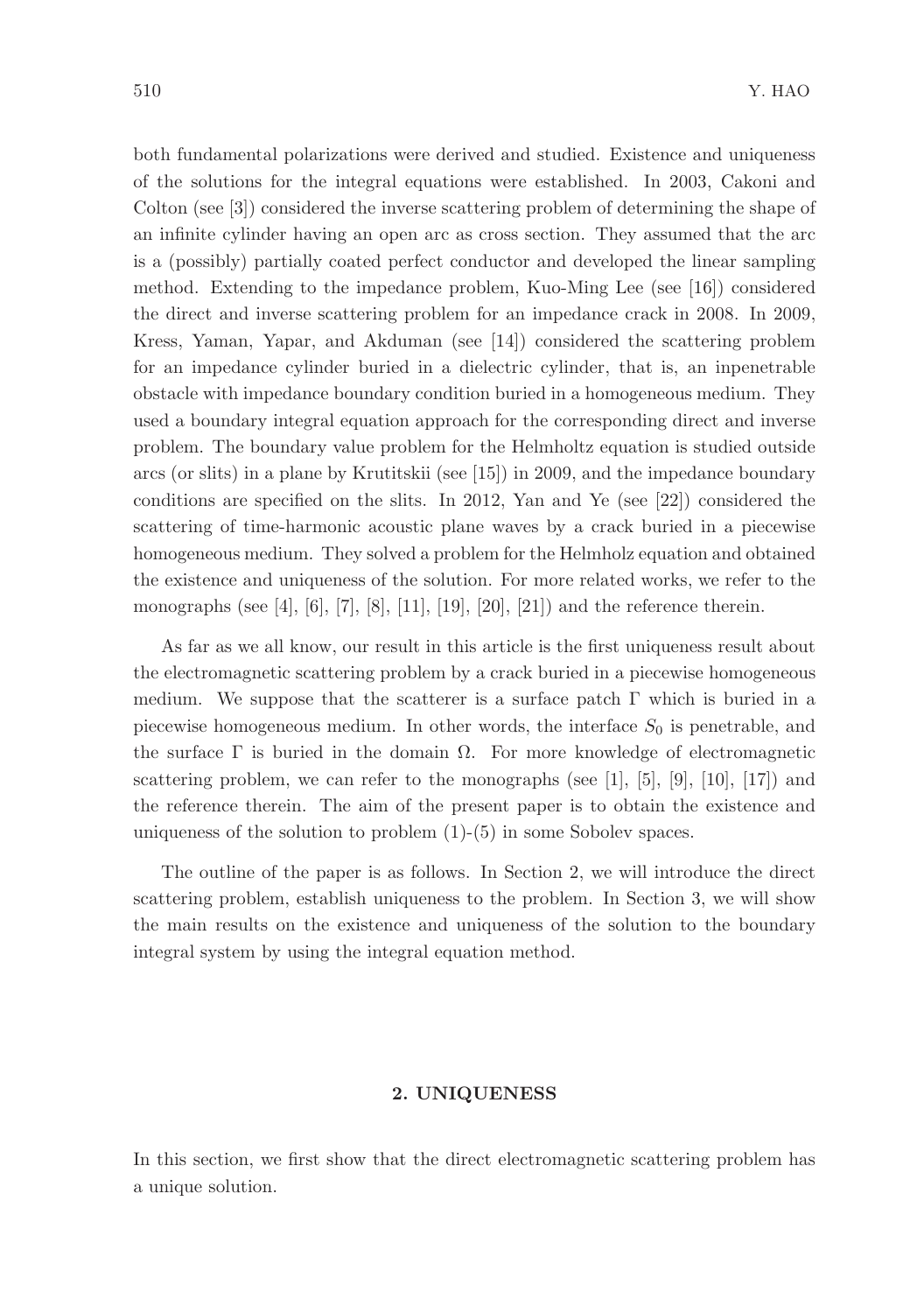#### 2.1. PRELIMINARIES

In order to formulate our scattering problem more precisely, we need introduce some related spaces.

Let D be a bounded domain and  $\partial D$  be the boundary of D. We denote by  $C_t(\partial D)$  and  $C_t^{0,\alpha}(\partial D)$ ,  $0 < \alpha < 1$ , the spaces of all continuous and uniformly Hölder continuous tangential fields equipped with the supremum norm and the Hölder norm, respectively. Then we introduce the normed spaces of tangential fields possessing a surface divergence (see section 6.3 in [7]) by

$$
C(Div, \partial D) := \{ a \in C_t(\partial D) : \text{Div} a \in C(\partial D) \}
$$

and

$$
C^{0,\alpha}(\text{Div},\partial D) := \{ a \in C^{0,\alpha}_t(\partial D) : \text{Div} a \in C^{0,\alpha}(\partial D) \}
$$

equipped with the norms

$$
||a||_{C(\text{Div},\partial D)} := ||a||_{\infty,\partial D} + ||\text{Div}a||_{\infty,\partial D},
$$
  

$$
||a||_{C^{0,\alpha}(\text{Div},\partial D)} := ||a||_{\alpha,\partial D} + ||\text{Div}a||_{\alpha,\partial D}.
$$

Now we consider the following mixed boundary value problem for the Maxwell equations: given four tangential fields  $T_1, T_2 \in C^{0,\alpha}(\text{Div}, S_0)$ ,  $T_3 \in C^{0,\alpha}(\text{Div}, \Gamma)$  and  $T_4 \in C_t^{0,\alpha}(\Gamma)$ , the direct problem consists in finding a solution  $E, H \in C^1(\Omega_0) \cap C(\overline{\Omega}_0)$ ,  $F, G \in C^1(\Omega \setminus \overline{\Gamma}) \cap C(\Omega \setminus \overline{\Gamma})$  such that

$$
\begin{cases}\n\text{curl}E - \text{i}k_0H = 0, & \text{curl}H + \text{i}k_0E = 0 & \text{in} \quad \Omega_0, \\
\text{curl}F - \text{i}k_1G = 0, & \text{curl}G + \text{i}k_1F = 0 & \text{in} \quad \Omega \setminus \overline{\Gamma}, \\
\nu \times E - \lambda_E \nu \times F = T_1 & \text{on} \quad S_0, \\
\nu \times H - \lambda_H \nu \times G = T_2 & \text{on} \quad S_0, \\
\nu \times F_+ = T_3 & \text{on} \quad \Gamma, \\
\nu \times G_- - \frac{\lambda}{k_1}(\nu \times F_-) \times \nu = T_4 & \text{on} \quad \Gamma, \\
\lim_{|x| \to \infty} (H \times x - |x|E) = 0.\n\end{cases}
$$
\n(6)

Here, the definition of  $k_0, k_1, \lambda_E, \lambda_H, \lambda$  is mentioned above.

Next, we will show the main theorem in this section.

Theorem 1. The boundary value problem (6) admits at most one solution.

#### 2.2. THE PROOF OF THEOREM ??

Clearly, it is enough to show that  $E, H, F, G$  vanishes identically corresponding homogeneous boundary value problem (6), that is,  $E = H = 0$  in  $\Omega_0$ ,  $F = G = 0$  in  $\Omega \setminus \overline{\Gamma}$  if  $T_1 = T_2 = 0$  on  $S_0$ ,  $T_3 = T_4 = 0$  on  $\Gamma$ .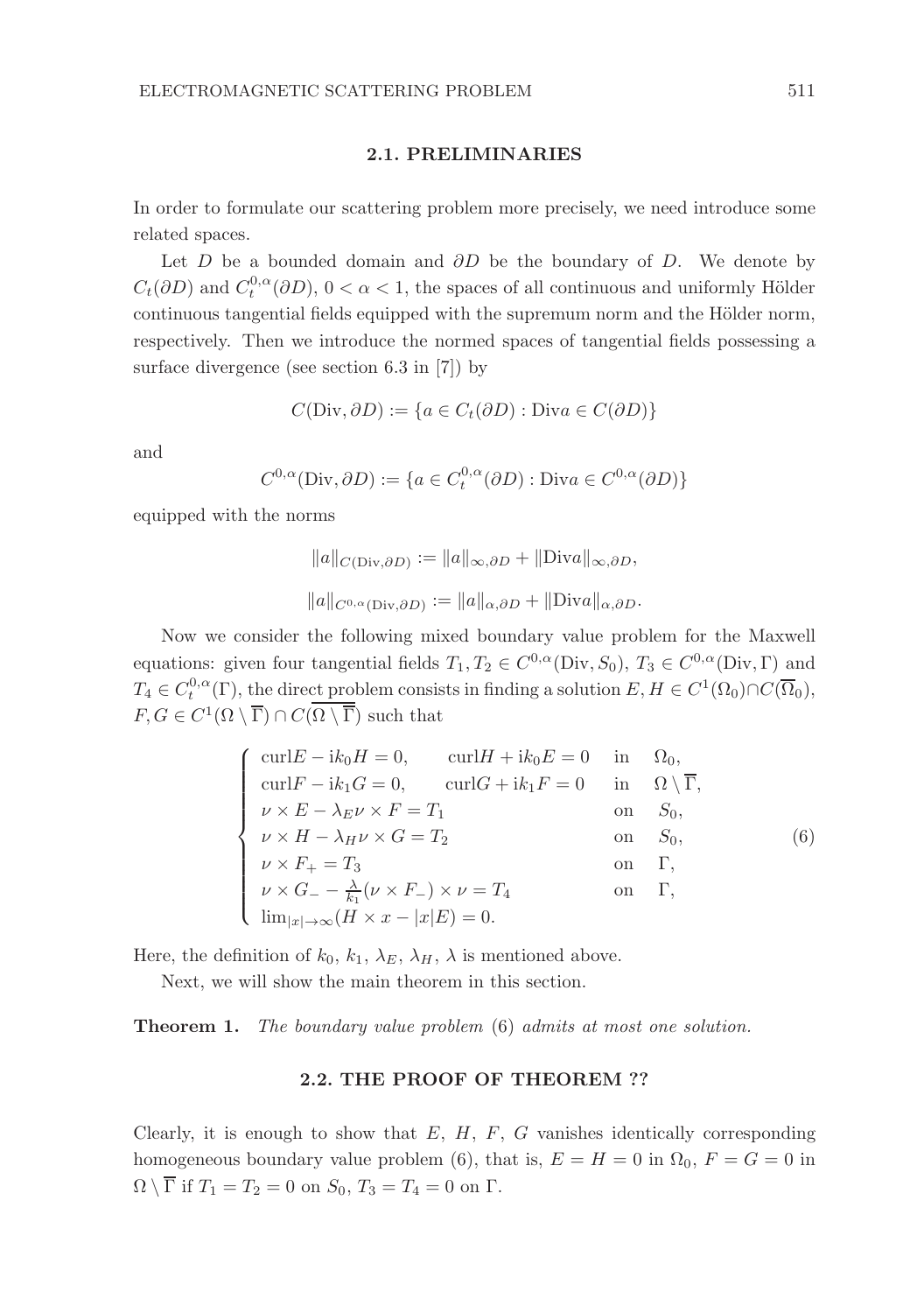Proof. From Gauss' divergence theorem and the Maxwell equations (2), we have that

$$
\int_{S_0} \nu \times F \cdot \overline{G} ds - \int_{S_1} \nu \times F_+ \cdot \overline{G}_+ ds
$$
\n
$$
= \int_{\Omega_1} (\operatorname{curl} F \cdot \overline{G} - F \cdot \operatorname{curl} \overline{G}) dx = i \int_{\Omega_1} (k_1 |G|^2 - \overline{k_1} |F|^2) dx
$$
\n(7)

and

$$
\int_{S_1} \nu \times F_- \cdot \overline{G}_- ds
$$
\n
$$
= \int_{\Omega_2} (\operatorname{curl} F \cdot \overline{G} - F \cdot \operatorname{curl} \overline{G}) dx = i \int_{\Omega_2} (k_1 |G|^2 - \overline{k_1} |F|^2) dx.
$$
\n(8)

By using the boundary conditions on  $\Gamma$  and the sum of (7), (8), we have

$$
\int_{S_0} \nu \times F \cdot \overline{G} ds
$$
\n
$$
=i \int_{\Omega_1} (k_1 |G|^2 - \overline{k_1}|F|^2) dx + i \int_{\Omega_2} (k_1 |G|^2 - \overline{k_1}|F|^2) dx
$$
\n
$$
+ \int_{\Gamma} \frac{\lambda |\nu \times F_{-}|^2}{\overline{k_1}} ds.
$$
\n(9)

By the transmission boundary conditions on  $S_0$  and (9), we also have

$$
\int_{S_0} \nu \times E \cdot \overline{H} ds = \int_{S_0} \nu \times E \cdot [(\nu \times \overline{H}) \times \nu] ds
$$
  
\n
$$
= \lambda_E \lambda_H \int_{S_0} \nu \times F \cdot [(\nu \times \overline{G}) \times \nu] ds = \lambda_E \lambda_H \int_{S_0} \nu \times F \cdot \overline{G} ds
$$
  
\n
$$
= i \lambda_E \lambda_H \int_{\Omega_1} (k_1 |G|^2 - \overline{k_1} |F|^2) dx + i \lambda_E \lambda_H \int_{\Omega_2} (k_1 |G|^2 - \overline{k_1} |F|^2) dx
$$
  
\n
$$
+ \frac{\lambda_E \lambda_H}{\overline{k_1}} \int_{\Gamma} \lambda | \nu \times F_- |^2 ds.
$$
\n(10)

Taking the real part of (10), we have, on noting that  $\lambda_E \lambda_H = k_0/k_1$ ,  $Re k_1 > 0$ ,  $Im k_1 \geq 0$  and  $\lambda < 0$  that

$$
\begin{aligned} &\operatorname{Re}\int_{S_0}\nu\times E\cdot\overline{H}\mathrm{d}s\\ =&-\frac{2k_0\mathrm{Re}k_1\mathrm{Im}k_1}{|k_1|^2}\int_{\Omega_1}|F|^2\mathrm{d}x-\frac{2k_0\mathrm{Re}k_1\mathrm{Im}k_1}{|k_1|^2}\int_{\Omega_2}|F|^2\mathrm{d}x\\ &+\frac{k_0}{|k_1|^2}\int_{\Gamma}\lambda|\nu\times F_-|^2\mathrm{d}s\leq 0. \end{aligned}
$$

Therefore, by Rellich's lemma or Theorem 6.11 (see [7]), it follows that  $E = H = 0$  in  $\Omega_0$ . So we have  $\nu \times E = \nu \times H = 0$ , the transmission boundary conditions in (6) imply that  $\nu \times F = \nu \times G = 0$ . Then the Holmgren's uniqueness theorem or Theorem 6.5 (see [7]) implies that  $F = G = 0$  in  $\Omega \setminus \overline{\Gamma}$ . So we complete the proof of the Theorem 1. $\Box$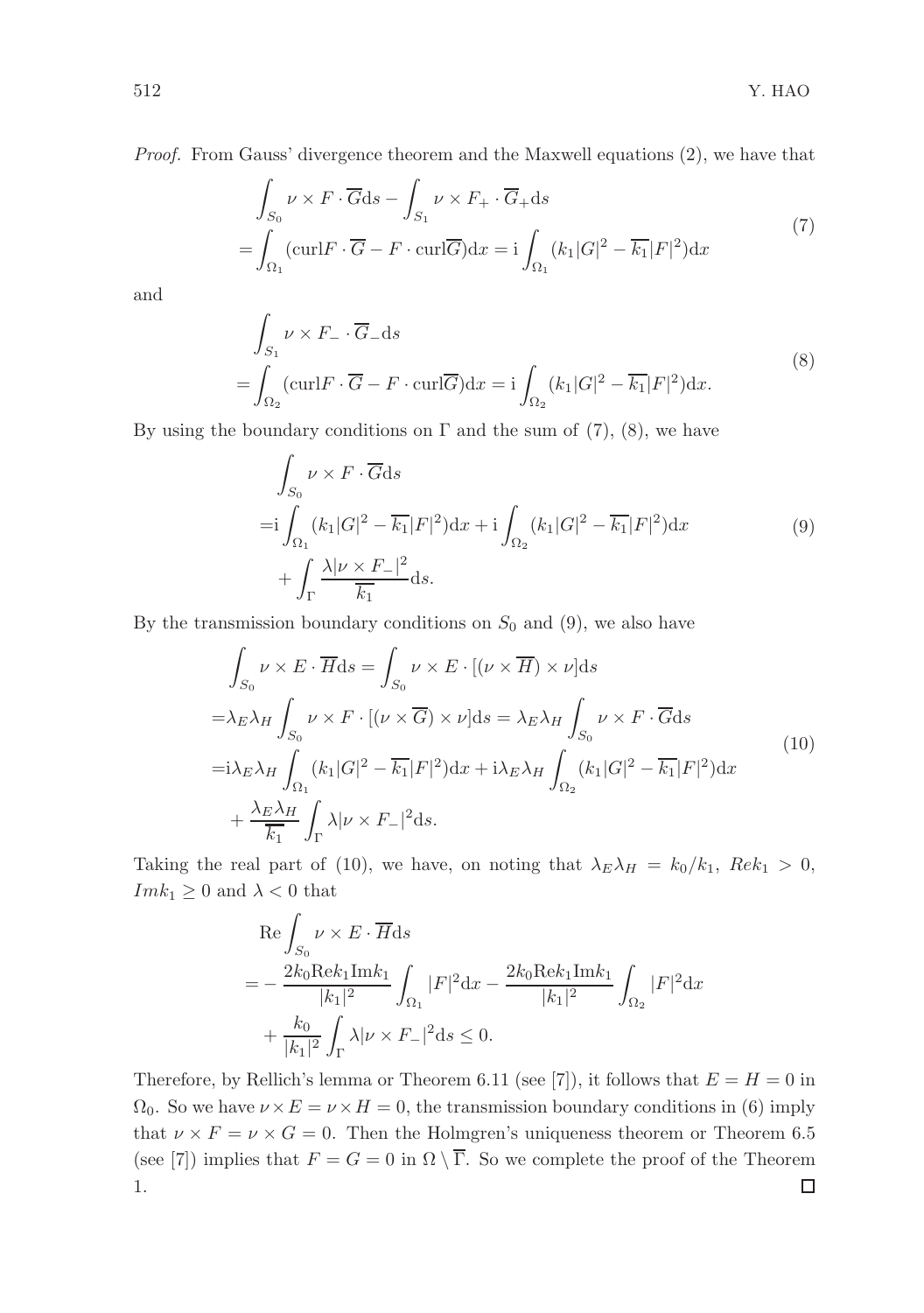## 3. EXISTENCE

We are now ready to prove the existence of a solution to problem (6).

# 3.1. PRELIMINARIES

We first denote the fundamental solution of the Helmholtz equation with wave number  $k_j$  (j = 0, 1) by  $\Phi_j$ , that is,

$$
\Phi_j(x, y) = \frac{e^{ik_j|x-y|}}{4\pi|x-y|}, \quad x, y \in \mathbb{R}^3, \quad x \neq y.
$$

Given two integrable vector fields a on  $S_0$ , b on Γ and an integral function  $\psi$  on Γ. Besides, we extend b and  $\psi$  to the whole boundary  $S_1$  in the following:

$$
\widetilde{b} = \begin{cases} 0 & \text{on} \quad S_1 \setminus \Gamma, \\ b & \text{on} \quad \Gamma, \end{cases} \qquad \widetilde{\psi} = \begin{cases} 0 & \text{on} \quad S_1 \setminus \Gamma, \\ \psi & \text{on} \quad \Gamma. \end{cases}
$$

We introduce the magnetic dipole operator  $M_{i,j}$ ,  $M_i$ , respectively, by

$$
(M_{i,j}a)(x) = 2 \int_{S_0} \nu(x) \times \operatorname{curl}_x \{a(y)\Phi_j(x,y)\} \mathrm{d}s(y), \quad x \in S_i,
$$
  

$$
(\widetilde{M_i b})(x) = 2 \int_{S_1} \nu(x) \times \operatorname{curl}_x \{\widetilde{b}(y)\Phi_1(x,y)\} \mathrm{d}s(y), \quad x \in S_i,
$$

i.e.

$$
(\widetilde{M}_i b)(x) = 2 \int_{\Gamma} \nu(x) \times \operatorname{curl}_x \{b(y)\Phi_1(x, y)\} \mathrm{d}s(y), \quad x \in S_i
$$

for  $i = 0, 1; j = 0, 1$ . We also introduce the electric dipole operator  $N_{i,j}$ ,  $N_i$ , respectively, by

$$
(N_{i,j}a)(x) = 2\nu(x) \times \text{curl} \cdot \text{curl} \int_{S_0} \nu(y) \times a(y)\Phi_j(x, y) \text{d}s(y), \quad x \in S_i,
$$
  

$$
(\widetilde{N}_i \widetilde{b})(x) = 2\nu(x) \times \text{curl} \cdot \text{curl} \int_{S_1} \nu(y) \times \widetilde{b}(y)\Phi_1(x, y) \text{d}s(y), \quad x \in S_i,
$$

i.e.

$$
(\widetilde{N}_i b)(x) = 2\nu(x) \times \text{curlcurl} \int_{\Gamma} \nu(y) \times b(y) \Phi_1(x, y) \text{d}s(y), \quad x \in S_i
$$

for  $i = 0, 1$ ;  $j = 0, 1$ . We also give the single-layer operator  $\widetilde{S}$  and the double-layer operator  $\widetilde{K}$ , respectively, by

$$
(\widetilde{S}\widetilde{\psi})(x)=2\int_{S_1}\Phi_1(x,y)\widetilde{\psi}(y)\mathrm{d}s(y),\quad x\in S_1,
$$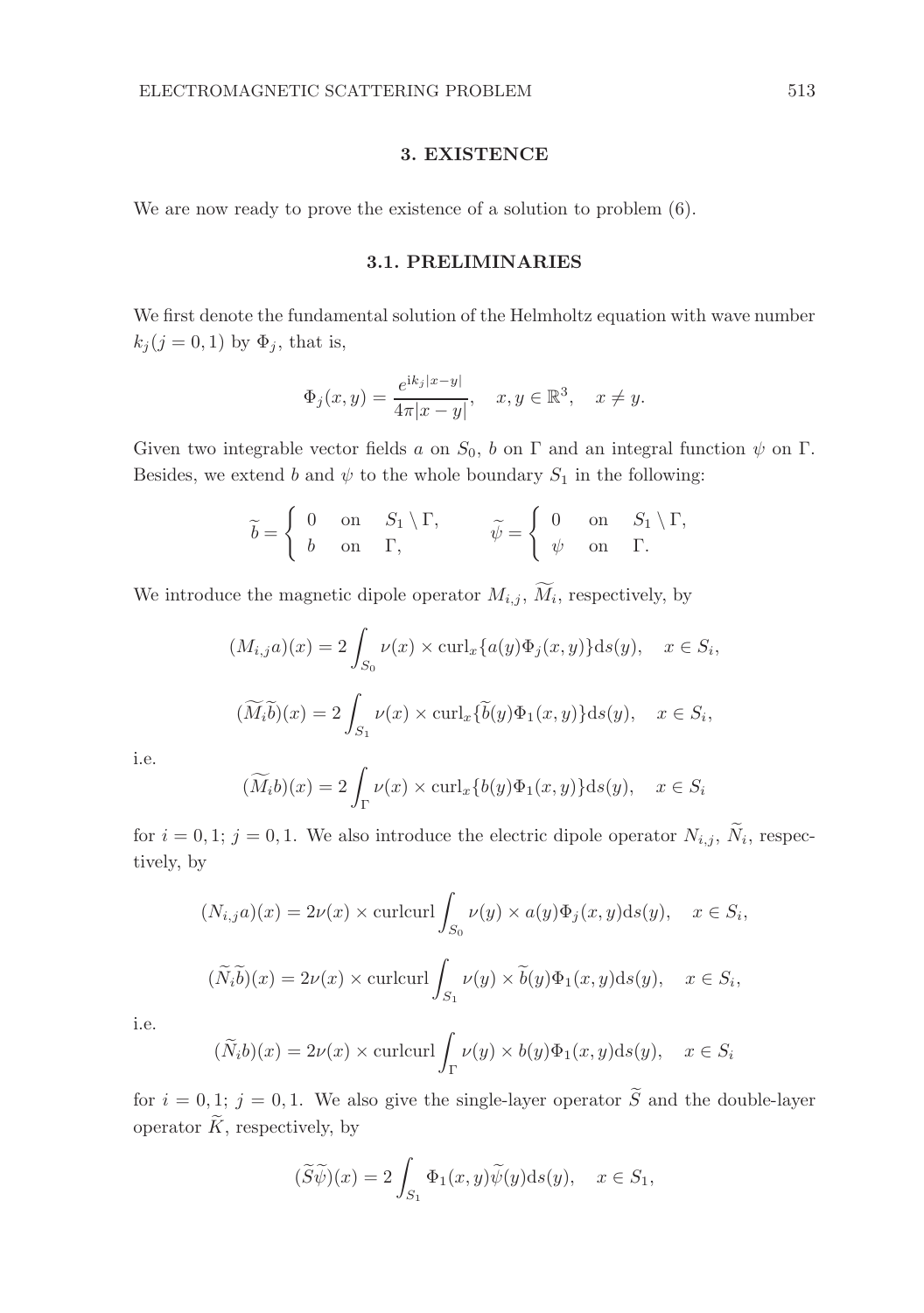i.e.

$$
(\widetilde{S}\psi)(x)=2\int_\Gamma \Phi_1(x,y)\psi(y){\rm d} s(y),\quad x\in S_1
$$

and

$$
(\widetilde{K}\widetilde{\psi})(x) = 2 \int_{S_1} \frac{\partial \Phi_1(x, y)}{\partial \nu(y)} \widetilde{\psi}(y) \mathrm{d}s(y), \quad x \in S_1,
$$

i.e.

$$
(\widetilde{K}\psi)(x) = 2\int_{\Gamma} \frac{\partial \Phi_1(x, y)}{\partial \nu(y)} \psi(y) \mathrm{d}s(y), \quad x \in S_1.
$$

Next, we will show the main theorem in this section.

**Theorem 2.** The boundary value problem (6) has a unique solution. The solution depends continuously on the boundary data in the sense that the operator mapping the given boundary data onto the solution is continuous from  $C^{0,\alpha}(\text{Div}, S_0) \times$  $C^{0,\alpha}(\text{Div}, S_0) \times C^{0,\alpha}(\text{Div}, \Gamma) \times C_t^{0,\alpha}(\Gamma)$  into  $C^{0,\alpha}(\overline{\Omega}_0) \times C^{0,\alpha}(\overline{\Omega}_0) \times C^{0,\alpha}(\overline{\Omega} \setminus \overline{\Gamma}) \times$  $C^{0,\alpha}(\Omega\setminus\overline{\Gamma}).$ 

#### 3.2. THE PROOF OF THEOREM ??

In this section, we will prove the existence of solutions by using the integral equation method.

Proof. The uniqueness of solutions follows from Theorem 1. Now, we prove the existence of solutions. Let  $a, b \in C^{0,\alpha}(\text{Div}, S_0), c \in C^{0,\alpha}(\text{Div}, \Gamma), d \in C_t^{0,\alpha}(\Gamma),$  $\psi \in C^{0,\alpha}(\Gamma)$  are five densities to be determined. Besides, we extend c, d and  $\psi$  to the whole boundary  $S_1$  in the following:

$$
\widetilde{c} = \begin{cases} 0 & \text{on} \quad S_1 \setminus \Gamma, \\ c & \text{on} \quad \Gamma, \end{cases} \qquad \widetilde{d} = \begin{cases} 0 & \text{on} \quad S_1 \setminus \Gamma, \\ d & \text{on} \quad \Gamma, \end{cases}
$$

and

$$
\widetilde{\psi} = \begin{cases} 0 & \text{on } S_1 \setminus \Gamma, \\ \psi & \text{on } \Gamma. \end{cases}
$$

We will seek a solution in the form

$$
E(x) = \frac{\lambda_H k_0}{k_1} \operatorname{curl} \int_{S_0} a(y) \Phi_0(x, y) \mathrm{d}s(y)
$$
  
+  $\lambda_E \operatorname{curl}\operatorname{curl} \int_{S_0} b(y) \Phi_0(x, y) \mathrm{d}s(y)$ , (11)  

$$
H(x) = \frac{1}{ik_0} \operatorname{curl} E(x) = \frac{\lambda_H}{ik_1} \operatorname{curl}\operatorname{curl} \int_{S_0} a(y) \Phi_0(x, y) \mathrm{d}s(y)
$$

$$
+ \frac{\lambda_E k_0}{i} \operatorname{curl} \int_{S_0} b(y) \Phi_0(x, y) \mathrm{d}s(y)
$$
(12)

 $\int_{S_0} b(y) \Phi_0(x, y) \mathrm{d}s(y)$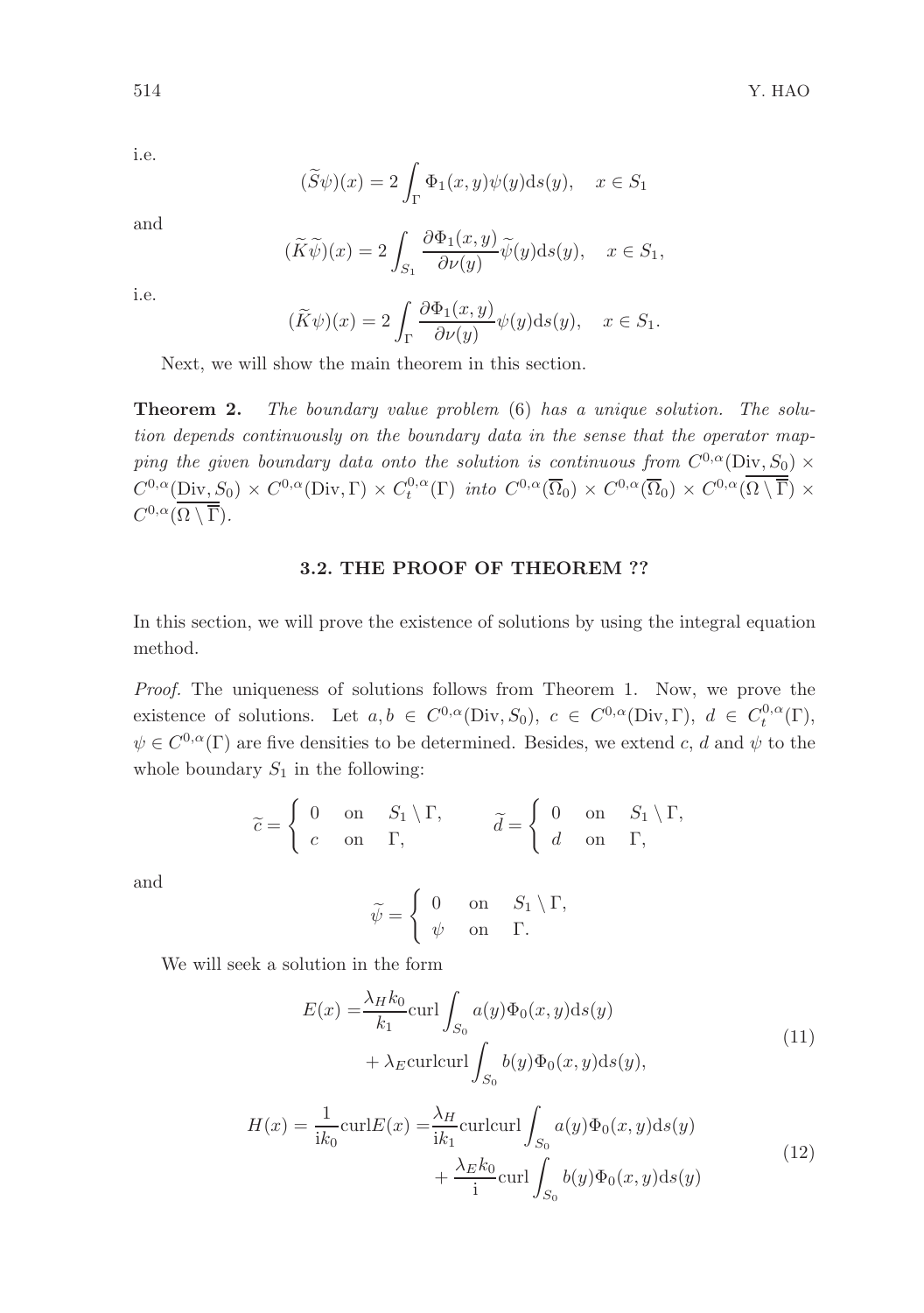for  $x \in \Omega_0$  and

$$
F(x) = \text{curl} \int_{S_0} a(y)\Phi_1(x, y)ds(y) + \text{curl}\text{curl} \int_{S_0} b(y)\Phi_1(x, y)ds(y)
$$
  
+ 
$$
\text{curl} \int_{S_1} \tilde{c}(y)\Phi_1(x, y)ds(y) + \frac{\text{i}}{k_1^2} \text{curl}\text{curl} \int_{S_1} \nu(y)
$$
  

$$
\times (\hat{S}^2 \tilde{c})(y)\Phi_1(x, y)ds(y)
$$
  
= 
$$
\text{curl} \int_{S_0} a(y)\Phi_1(x, y)ds(y) + \text{curl}\text{curl} \int_{S_0} b(y)\Phi_1(x, y)ds(y)
$$
  
+ 
$$
\text{curl} \int_{\Gamma} c(y)\Phi_1(x, y)ds(y) + \frac{\text{i}}{k_1^2} \text{curl}\text{curl} \int_{\Gamma} \nu(y)
$$
  

$$
\times (\hat{S}^2 c)(y)\Phi_1(x, y)ds(y),
$$
 (13)

$$
G(x) = \frac{1}{ik_1} \operatorname{curl} F(x) = \frac{1}{ik_1} \operatorname{curl} \operatorname{curl} \int_{S_0} a(y) \Phi_1(x, y) \mathrm{d}s(y)
$$
  
\n
$$
-ik_1 \operatorname{curl} \int_{S_0} b(y) \Phi_1(x, y) \mathrm{d}s(y) + \frac{1}{ik_1} \operatorname{curl} \int_{S_1} \tilde{c}(y)
$$
  
\n
$$
\Phi_1(x, y) \mathrm{d}s(y) + \frac{1}{k_1} \operatorname{curl} \int_{S_1} \nu(y) \times (\hat{S}^2 \tilde{c})(y) \Phi_1(x, y) \mathrm{d}s(y)
$$
  
\n
$$
= \frac{1}{ik_1} \operatorname{curl} \operatorname{curl} \int_{S_0} a(y) \Phi_1(x, y) \mathrm{d}s(y) - ik_1 \operatorname{curl} \int_{S_0} b(y)
$$
  
\n
$$
\Phi_1(x, y) \mathrm{d}s(y) + \frac{1}{ik_1} \operatorname{curl} \operatorname{curl} \int_{\Gamma} c(y) \Phi_1(x, y) \mathrm{d}s(y)
$$
  
\n
$$
+ \frac{1}{k_1} \operatorname{curl} \int_{\Gamma} \nu(y) \times (\hat{S}^2 c)(y) \Phi_1(x, y) \mathrm{d}s(y)
$$
 (14)

for  $x \in \Omega_1$  and

$$
F(x) = \int_{S_1} \tilde{d}(y)\Phi_1(x, y)ds(y) + i\lambda \operatorname{curl} \int_{S_1} \nu(y) \times (\hat{S}^2 \tilde{d})(y)
$$
  

$$
\Phi_1(x, y)ds(y) + \operatorname{grad} \int_{S_1} \tilde{\psi}(y)\Phi_1(x, y)ds(y)
$$
  

$$
+ i\lambda \int_{S_1} \nu(y)\tilde{\psi}(y)\Phi_1(x, y)ds(y)
$$
  

$$
= \int_{\Gamma} d(y)\Phi_1(x, y)ds(y) + i\lambda \operatorname{curl} \int_{\Gamma} \nu(y) \times (\hat{S}^2 d)(y)
$$
  

$$
\Phi_1(x, y)ds(y) + \operatorname{grad} \int_{\Gamma} \psi(y)\Phi_1(x, y)ds(y)
$$
  

$$
+ i\lambda \int_{\Gamma} \nu(y)\psi(y)\Phi_1(x, y)ds(y), \tag{15}
$$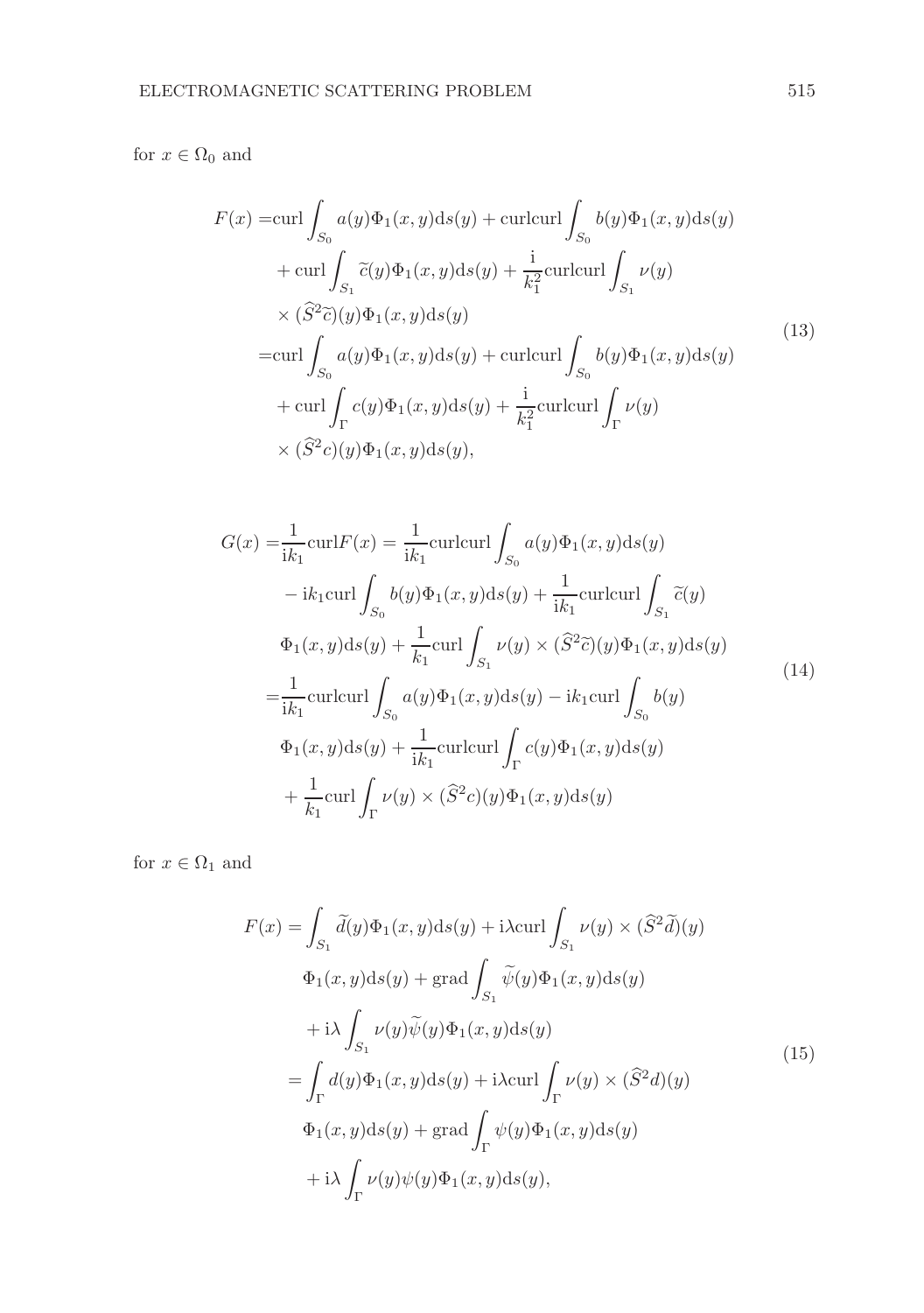$$
G(x) = \frac{1}{ik_1} \operatorname{curl} F(x) = \frac{1}{ik_1} \operatorname{curl} \int_{S_1} \tilde{d}(y) \Phi_1(x, y) \mathrm{d}s(y)
$$
  
+  $\frac{\lambda}{k_1} \operatorname{curl} \operatorname{curl} \int_{S_1} \nu(y) \times (\hat{S}^2 \tilde{d})(y) \Phi_1(x, y) \mathrm{d}s(y)$   
+  $\frac{\lambda}{k_1} \operatorname{curl} \int_{S_1} \nu(y) \tilde{\psi}(y) \Phi_1(x, y) \mathrm{d}s(y)$   
=  $\frac{1}{ik_1} \operatorname{curl} \int_{\Gamma} d(y) \Phi_1(x, y) \mathrm{d}s(y)$   
+  $\frac{\lambda}{k_1} \operatorname{curl} \int_{\Gamma} \nu(y) \times (\hat{S}^2 d)(y) \Phi_1(x, y) \mathrm{d}s(y)$   
+  $\frac{\lambda}{k_1} \operatorname{curl} \int_{\Gamma} \nu(y) \psi(y) \Phi_1(x, y) \mathrm{d}s(y)$ 

for  $x \in \Omega_2$ , where  $\widehat{S}$  is the single-layer operator given by

$$
(\widehat{S}c)(x) := \frac{1}{2\pi} \int_{\Gamma} \frac{1}{|x - z|} c(z) \mathrm{d}s(z), \qquad x \in \Gamma.
$$

The vector field  $F$  given by (13), (15) clearly satisfies the vector Helmholtz equation and its cartesian components satisfy the Sommerfeld radiation condition. Hence, if we insist that  $\text{div} F = 0$  in  $\mathbb{R}^3 \setminus \overline{\Gamma}$ , then by Theorems 6.4 and 6.8 (see [7]) we have that  $F, G$  satisfy the Maxwell equations (2) and the Silver-Müller radiation condition  $(5)$ . Since div $F$  satisfies the scalar Helmholtz equation and the Sommerfeld radiation condition, by the uniqueness for the exterior Dirichlet problem (see theorem 3.9 in [7]) and the continuity on Γ, it suffices to impose  $div F = 0$  only on the boundary Γ. From the jump and regularity conditions of Theorems 3.1, 3.3, 6.12 and 6.13 (see [7]), we can now conclude that  $E, H, F, G$  defined in (11)-(16) satisfy the following system of integral equations (17),

$$
\begin{cases}\n\frac{\lambda_{E}k_{1} + \lambda_{H}k_{0}}{k_{1}}a + L_{1}a + M_{1}b + N_{1}c = 2T_{1} & \text{on} \quad S_{0}, \\
\frac{\lambda_{E}k_{0} + \lambda_{H}k_{1}}{i}b + L_{2}a + M_{2}b + N_{2}c = 2T_{2} & \text{on} \quad S_{0}, \\
c + L_{3}a + M_{3}b + N_{3}c = 2T_{3} & \text{on} \quad \Gamma, \\
-d + P_{1}d + Q_{1}\psi = 2T_{4} & \text{on} \quad \Gamma, \\
i\lambda\psi + P_{2}d + Q_{2}\psi = 0 & \text{on} \quad \Gamma,\n\end{cases}
$$
\n(17)

where

$$
L_1 := \frac{\lambda_H k_0}{k_1} M_{0,0} - \lambda_E M_{0,1}, \quad M_1 := \lambda_E (N_{0,0} - N_{0,1}) R,
$$
  
\n
$$
N_1 := -\lambda_E (\widetilde{M}_0 + \frac{i}{k_1^2} \widetilde{N}_0 P \widehat{S}^2), \quad L_2 := \frac{\lambda_H}{ik_1} (N_{0,0} - N_{0,1}) R,
$$
  
\n
$$
M_2 := \frac{\lambda_E k_0}{i} M_{0,0} - \frac{\lambda_H k_1}{i} M_{0,1}, \quad N_2 := -\frac{\lambda_H}{i k_1} \widetilde{N}_0 R + \frac{\lambda_H}{k_1} \widetilde{M}_0 R \widehat{S}^2,
$$
  
\n
$$
L_3 := M_{1,1}, \quad M_3 := N_{1,1} R, \quad N_3 := \widetilde{M}_1 + \frac{i}{k_1^2} \widetilde{N}_1 P \widehat{S}^2,
$$
  
\n
$$
P_1 := \widetilde{M}_1 + i\lambda \widetilde{N}_1 P \widehat{S}^2 - i\lambda P \widetilde{S} - \lambda^2 R \widetilde{M}_1 R \widehat{S}^2 + \lambda^2 P \widehat{S}^2,
$$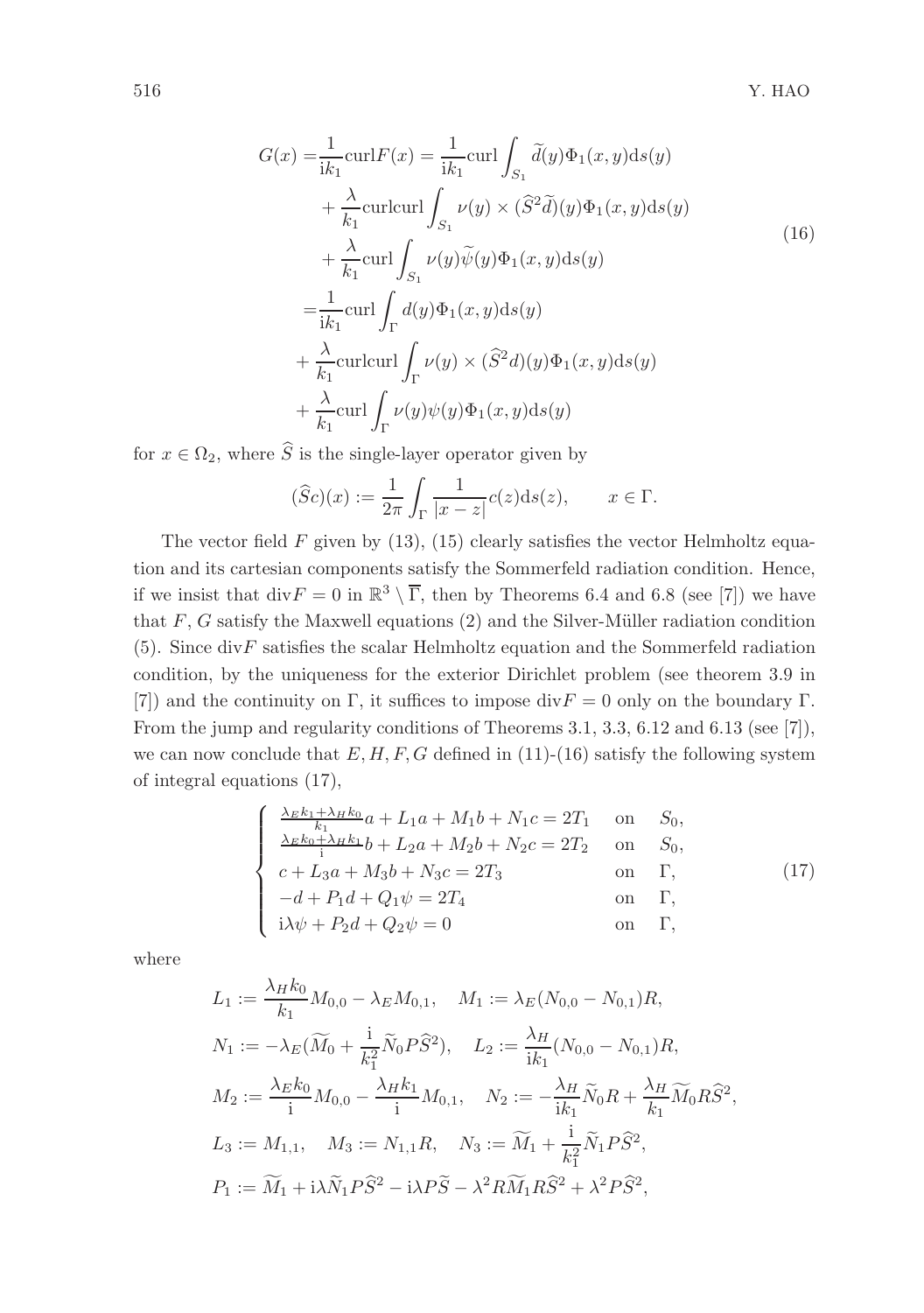$$
Q_1 \psi := 2i \lambda \nu(x) \times \int_{\Gamma} \text{grad}_x \Phi_1(x, y) \times \{\nu(y) - \nu(x)\} \psi(y) ds(y)
$$
  
+  $\lambda^2 P \widetilde{S}(\nu \psi)$ ,  
 $P_2 d := -2 \int_{\Gamma} \text{grad}_x \Phi_1(x, y) \cdot d(y) ds(y), \quad Q_2 := k_1^2 \widetilde{S} + i\lambda \widetilde{K}.$ 

Here R, P are defined by  $Ra := a \times \nu$  and  $Pa := (\nu \times a) \times \nu$ , respectively.

Writing the system of integral equations (17) in the matrix form

$$
\begin{pmatrix}\n\lambda_a & 0 & 0 & 0 & 0 \\
0 & \lambda_b & 0 & 0 & 0 \\
0 & 0 & 1 & 0 & 0 \\
0 & 0 & 0 & -1 & 0 \\
0 & 0 & 0 & P_2 & i\lambda\n\end{pmatrix}\n\begin{pmatrix}\na \\
b \\
c \\
d \\
\psi\n\end{pmatrix} +
$$
\n
$$
\begin{pmatrix}\nL_1 & M_1 & N_1 & 0 & 0 \\
L_2 & M_2 & N_2 & 0 & 0 \\
L_3 & M_3 & N_3 & 0 & 0 \\
0 & 0 & 0 & P_1 & Q_1 \\
0 & 0 & 0 & 0 & Q_2\n\end{pmatrix}\n\begin{pmatrix}\na \\
b \\
c \\
d \\
d \\
\psi\n\end{pmatrix} = \begin{pmatrix}\n2T_1 \\
2T_2 \\
2T_3 \\
2T_4 \\
0\n\end{pmatrix},
$$

where  $\lambda_a = \lambda_E + \lambda_H k_0/k_1$ ,  $\lambda_b = -i\lambda_E k_0 - i\lambda_H k_1$ . It is easy to see that the first matrix operator has a bounded inverse because of its triangular form. A similar argument in the proof of Theorems 6.21 and Theorems 9.11 (see [7]), we can see the second matrix is compact by Theorems 6.16 - 6.19 (see [7]). Hence, we can apply the Riesz-Fredholm theory to (17).

For this purpose, suppose a, b, c, d and  $\psi$  are a solution to the homogeneous equation corresponding to (17) (i.e.,  $T_1 = T_2 = 0$  on  $S_0$ ,  $T_3 = T_4 = 0$  on  $\Gamma$ ). We then need to show that  $a = b = c = d = \psi = 0$ . Firstly, by Theorem 2.1 we conclude that  $E = H = 0$  in  $\Omega_0$ ,  $F = G = 0$  in  $\Omega \setminus \overline{\Gamma}$ .

Now, by the jump relations we have

$$
c = \nu \times F_+ = T_3 = 0 \quad \text{on} \quad \Gamma,\tag{18}
$$

$$
-\nu \times F_{-} = i\lambda \nu \times \hat{S}^{2}d, \qquad -\nu \times G_{-} = \frac{1}{ik_{1}}d \quad \text{on} \quad \Gamma, \tag{19}
$$

$$
-\text{div}F_{-} = -i\lambda\psi, \qquad -\nu \cdot F_{-} = -\psi \quad \text{on} \quad \Gamma. \tag{20}
$$

Hence, using the Greens vector theorem, we derive from (19), (20) that

$$
\begin{aligned}\n&\text{i}\lambda \int_{\Gamma} |\widehat{S}d|^2 \, \text{d}s + \text{i}\lambda \int_{\Gamma} |\psi|^2 \, \text{d}s \\
&= \int_{S_1} \{ \nu \times \overline{F_{-}} \cdot \text{curl} F + \nu \cdot \overline{F_{-}} \, \text{div} F \} \, \text{d}s \\
&= \int_{\Omega_2} \{ |\text{curl} F|^2 + |\text{div} F|^2 - [(\text{Re} k_1)^2] - (\text{Im} k_1)^2] |F|^2 - 2 \text{i} \text{Re} k_1 \text{Im} k_1 |F|^2 \} \, \text{d}x.\n\end{aligned}
$$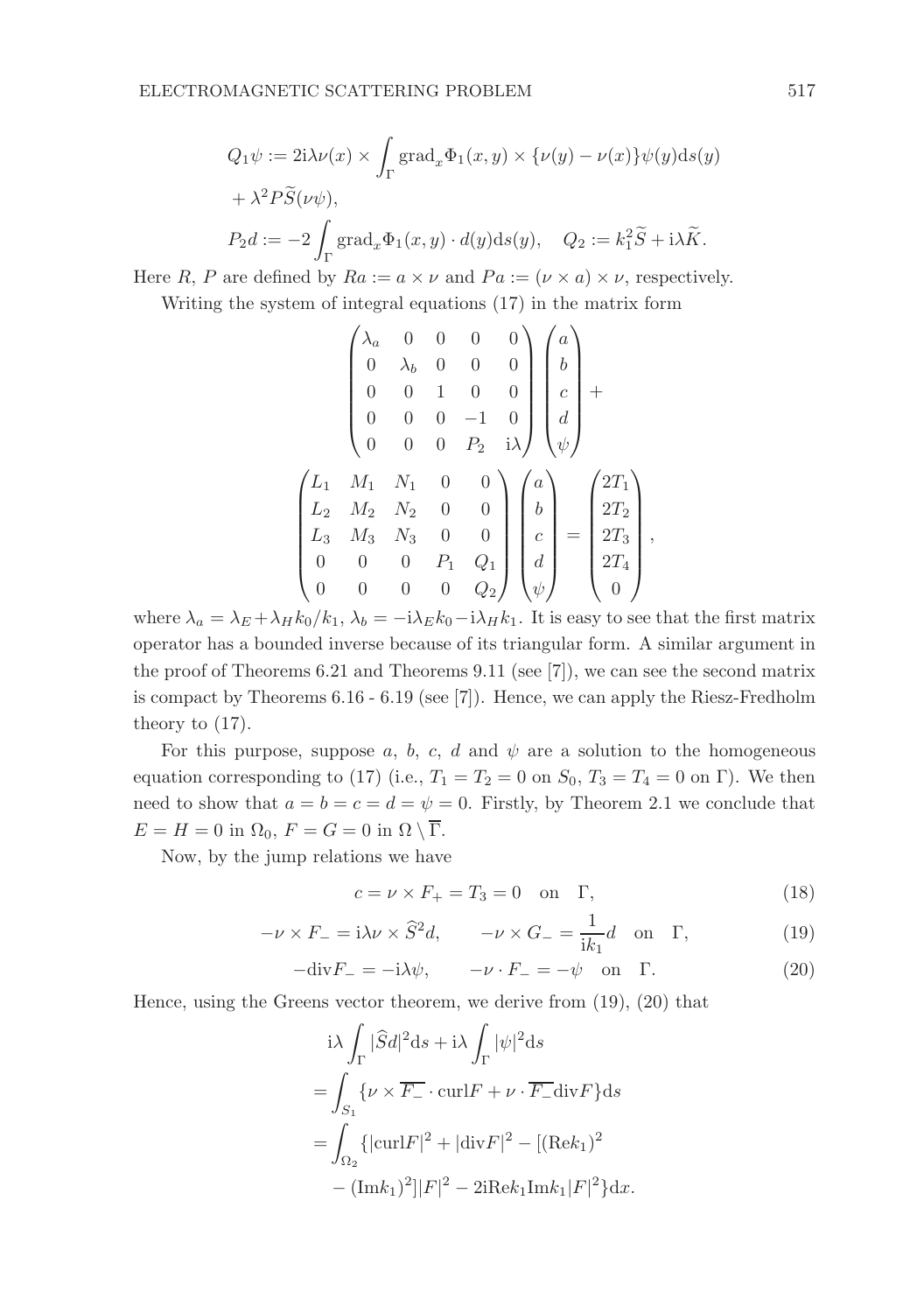Taking the imaginary part of the last equation shows that  $\hat{S}d = 0$  and  $\psi = 0$  on  $\Gamma$ . Since  $\hat{S}$  is injective (see the proof of Theorem 3.12 in [7]), we have that  $d = 0$  on  $\Gamma$ . By (18), we can conclude  $c = d = \psi = 0$  on  $\Gamma$ .

On the other hand, define

$$
\widetilde{E}(x) = -\operatorname{mcurl}\int_{S_0} a(y)\Phi_0(x, y)\mathrm{d}s(y) \n- \frac{m\lambda_E k_1}{\lambda_H k_0} \operatorname{curlcurl}\int_{S_0} b(y)\Phi_0(x, y)\mathrm{d}s(y),
$$
\n(21)

$$
\widetilde{H}(x) = \frac{1}{ik_0} \operatorname{curl} \widetilde{E}(x) = \frac{im}{k_0} \operatorname{curl} \operatorname{curl} \int_{S_0} a(y) \Phi_0(x, y) \mathrm{d}s(y) \n- \frac{m \lambda_E k_1}{i \lambda_H} \operatorname{curl} \int_{S_0} b(y) \Phi_0(x, y) \mathrm{d}s(y)
$$
\n(22)

for  $x \in \Omega$  and

$$
\widetilde{F}(x) = \operatorname{curl} \int_{S_0} a(y) \Phi_0(x, y) \mathrm{d}s(y) + \operatorname{curl}\operatorname{curl} \int_{S_0} b(y) \Phi_0(x, y) \mathrm{d}s(y),\tag{23}
$$

$$
\widetilde{G}(x) = \frac{1}{ik_1} \operatorname{curl} \widetilde{F}(x) = \frac{1}{ik_1} \operatorname{curl} \operatorname{curl} \int_{S_0} a(y) \Phi_0(x, y) \mathrm{d}s(y)
$$
\n
$$
-ik_1 \operatorname{curl} \int_{S_0} b(y) \Phi_0(x, y) \mathrm{d}s(y) \tag{24}
$$

for  $x \in \Omega_0$ , where m is a constant given by  $m := \sqrt{\lambda_H/\lambda_E}$ . Thus,  $\widetilde{E}$ ,  $\widetilde{H}$ ,  $\widetilde{F}$ ,  $\widetilde{G}$  given by (21)-(24) solve the homogeneous transmission problem

$$
\begin{cases}\n\operatorname{curl} \widetilde{F} - i k_0 \widetilde{G} = 0, & \operatorname{curl} \widetilde{G} + i k_0 \widetilde{F} = 0 & \text{in } \Omega_0, \\
\operatorname{curl} \widetilde{E} - i k_1 \widetilde{H} = 0, & \operatorname{curl} \widetilde{H} + i k_1 \widetilde{E} = 0 & \text{in } \Omega, \\
\nu \times \widetilde{F} - \frac{1}{m} \nu \times \widetilde{E} = 0, & \nu \times \widetilde{G} - \frac{\lambda \mu}{m \lambda_E} \nu \times \widetilde{H} = 0 & \text{on } S_0, \\
\lim_{|x| \to \infty} (\widetilde{G} \times x - |x| \widetilde{F}) = 0,\n\end{cases}
$$
\n(25)

where the limit holds uniformly in all directions  $x/|x|$ . Similar to the argument as in the proof of Theorem 1, we will use the Green's vector theorem and by the definition of m that

$$
\int_{S_0} \nu \times \tilde{F} \cdot \overline{\tilde{G}} ds = \int_{S_0} \nu \times \tilde{F} \cdot [(\nu \times \overline{\tilde{G}}) \times \nu] ds
$$

$$
= \int_{S_0} \nu \times \tilde{E} \cdot [(\nu \times \overline{\tilde{H}}) \times \nu] ds
$$

$$
= \int_{\Omega} (\text{curl}\tilde{E} \cdot \overline{\tilde{H}} - \tilde{E} \cdot \text{curl}\overline{\tilde{H}}) dx
$$

$$
= ik_0 \int_{\Omega} (|\tilde{H}|^2 - |\tilde{E}|^2) dx.
$$
 (26)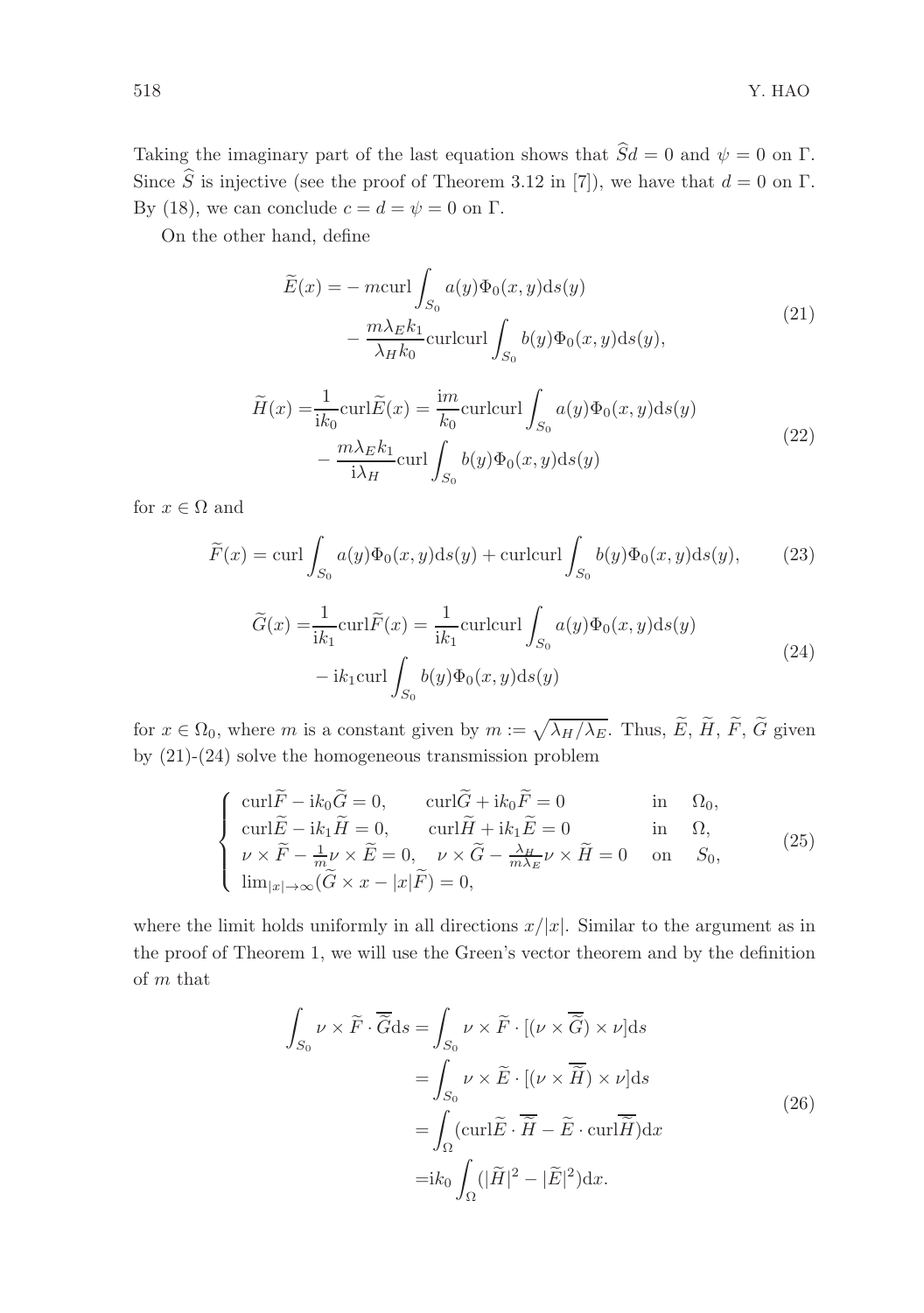Taking the real part of (26), we have

$$
\operatorname{Re}\int_{S_0}\nu\times\widetilde{F}\cdot\overline{\widetilde{G}}\mathrm{d}s\leq 0.
$$

Therefore, by Rellich's lemma or Theorem 6.11 (see [7]), it follows that  $\widetilde{F} = \widetilde{G} = 0$ in  $\Omega_0$ . The transmission boundary conditions in (25) and the Holmgren's uniqueness theorem or Theorem 6.5 (see [7]) imply that  $\widetilde{E} = \widetilde{H} = 0$  in  $\Omega$ .

Besides, by the jump relations we have

$$
\frac{k_1}{\lambda_H k_0} \nu \times E + \frac{1}{m} \nu \times \widetilde{E} = a \quad \text{on} \quad S_0,
$$
\n(27)

$$
\frac{k_1}{\lambda_E k_0} \nu \times H + \frac{\lambda_H}{\lambda_E m} \nu \times \widetilde{H} = -ik_1 b \quad \text{on} \quad S_0.
$$
 (28)

We have known  $E = H = 0$  in  $\Omega_0$ ,  $\widetilde{E} = \widetilde{H} = 0$  in  $\Omega$ . Hence, by relations (27) and (28), we conclude that  $a = b = 0$  on  $S_0$  and we have proved  $c = d = \psi = 0$ . So we complete the proof of the Theorem 2. □

Remark 3. The study of direct scattering problem (6) is the basis of the corresponding inverse scattering problem. How to recover the shape of the arc  $\Gamma$  (or  $S_0$ ) by using some numerical methods, it is my future research work.

#### REFERENCES

- [1] T. Abboud, J. N´ed´elec, Electromagnetic waves in an inhomogeneous medium, J. Math. Anal. Appl., **164** (1992), 40-58.
- [2] H. Ammari, G. Bao, A. Wood, An integral equation method for the electromagnetic scattering from cavities, Math. Methods Appl. Sci., 23 (2000), 1057-1072.
- [3] F. Cakoni, D. Colton, The linear sampling method for cracks, Inverse Problems, 19 (2003), 279-295.
- [4] F. Cakoni, D. Colton, Qualitative methods in inverse scattering theory, Interaction of Mechanics and Mathematics. Springer-Verlag, Berlin, (2006). An introduction.
- [5] F. Cakoni, D. Colton, P. Monk, The electromagnetic inverse-scattering problem for partly coated Lipschitz domains, Proc. Roy. Soc. Edinburgh Sect. A, 134 (2004), 661-682.
- [6] D. Colton, R. Kress, Integral equation methods in scattering theory, Pure and Applied Mathematics, New York, (1983).
- [7] D. Colton, R. Kress, Inverse acoustic and electromagnetic scattering theory, Springer, New York, third edition, (2013).